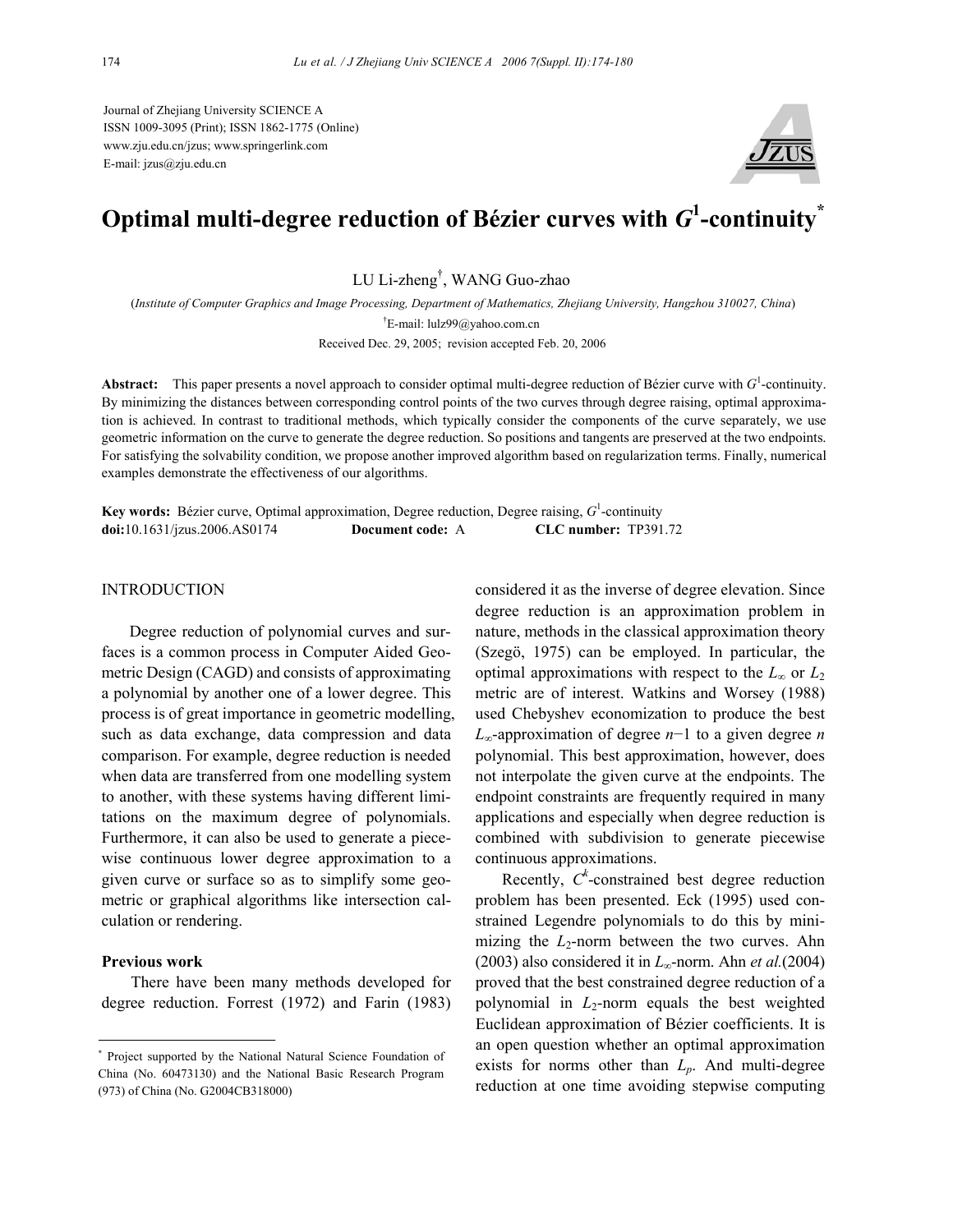was investigated in (Ahn *et al.*, 2004; Chen and Wang, 2002).

### **Motivation and outline of the present paper**

Traditional methods for degree reduction are applied to parameter curves simply by matching position and derivatives at the same parameter values, in general

$$
f^{(i)}(t)=g^{(i)}(t), i=0,1,\ldots,k.
$$

Since parametric representations of curves are not unique, it will produce different forms for a given curve. For example, Fig.1 shows a quartic curve (solid):

$$
f(x) = -19x^4/2 + 18x^3 - 15x^2 + 6x + 1/2,
$$

and its best cubic approximation with  $C<sup>1</sup>$ -continuity (dotted) by the method in (Ahn *et al.*, 2004). However, if we reparameterize  $f(x)$  by taking

$$
x = \varphi(t) = 3t/4 + t^2/4,
$$

the curve  $f[\varphi(t)]$  remains unchanged but with a different approximation (dashed).



**Fig.1 An example of** *C***<sup>1</sup> -constrained degree reduction**

Our main motivation is to consider degree reduction with geometric continuity, which is independent on parameterizations. And such method often gives better approximation for degree reduction. Geometric continuity was introduced by de Boor *et al.*(1987) to curve interpolation, which is called Geometric Hermite Interpolation (GHI). They showed that if the curvature at one endpoint is not vanished, a planar curve can be interpolated by cubic spline with  $G^2$ -continuity and that the approximation order is 6. For more details about GHI, see the recent survey by Degen (2005).

In this paper, we consider multi-degree reduction with  $G^1$ -continuity by minimizing the sum of the Euclidean distances between corresponding control points of the two curves. Hu *et al.*(1998; 2001) used this method for curve approximation. According to  $G<sup>1</sup>$ -continuity, it provides two more additional parameters. And we optimize these two parameters to obtain the optimal approximation. Endpoints information, such as positions and tangent directions, is also preserved.

### PRELIMINARIES

### **Definitions and notations**

In this paper, ∏*n* denotes the space of all real curves of degree *n* and ||⋅|| denotes the Euclidean vector norm  $\|\mathbf{v}\| = \sqrt{\langle \mathbf{v}, \mathbf{v} \rangle}$ .

A planar Bézier curve of degree *n* is given by the control points  $p_i \in \mathbb{R}^2$  in the form

$$
\boldsymbol{P}(t) = \sum_{i=0}^{n} B_{i}^{n}(t) \, \boldsymbol{p}_{i}, \quad 0 \leq t \leq 1, \tag{1}
$$

where  $B_i^n(t)$  are the Bernstein polynomials given by  $B_i^n(t) = \binom{n}{i} (1-t)^{n-i} t^i$ . Denoting  $B_n = (B_0^n(t), \ldots, B_n^n(t))$ and  $P_n=(p_0,...,p_n)^T$ , we may express Eq.(1) in vector-vector form as

$$
P(t)=B_n P_n. \tag{2}
$$

For raising the degree of Bézier curve by one without changing the shape of the curve, we can show that new points  $\hat{p}_i$  are obtained from the old ones by piecewise linear interpolation at the parameter values *i*/(*n*+1) (Farin, 2001),

$$
\hat{\boldsymbol{p}}_i = \frac{i}{n+1} \boldsymbol{p}_{i-1} + \left(1 - \frac{i}{n+1}\right) \boldsymbol{p}_i, \ \ i = 0, 1, \dots, n+1. \tag{3}
$$

We can rewrite Eq.(3) as a linear system  $\hat{\boldsymbol{P}}_{n} = \boldsymbol{T}_{n+1,n} \boldsymbol{P}_{n}$ , where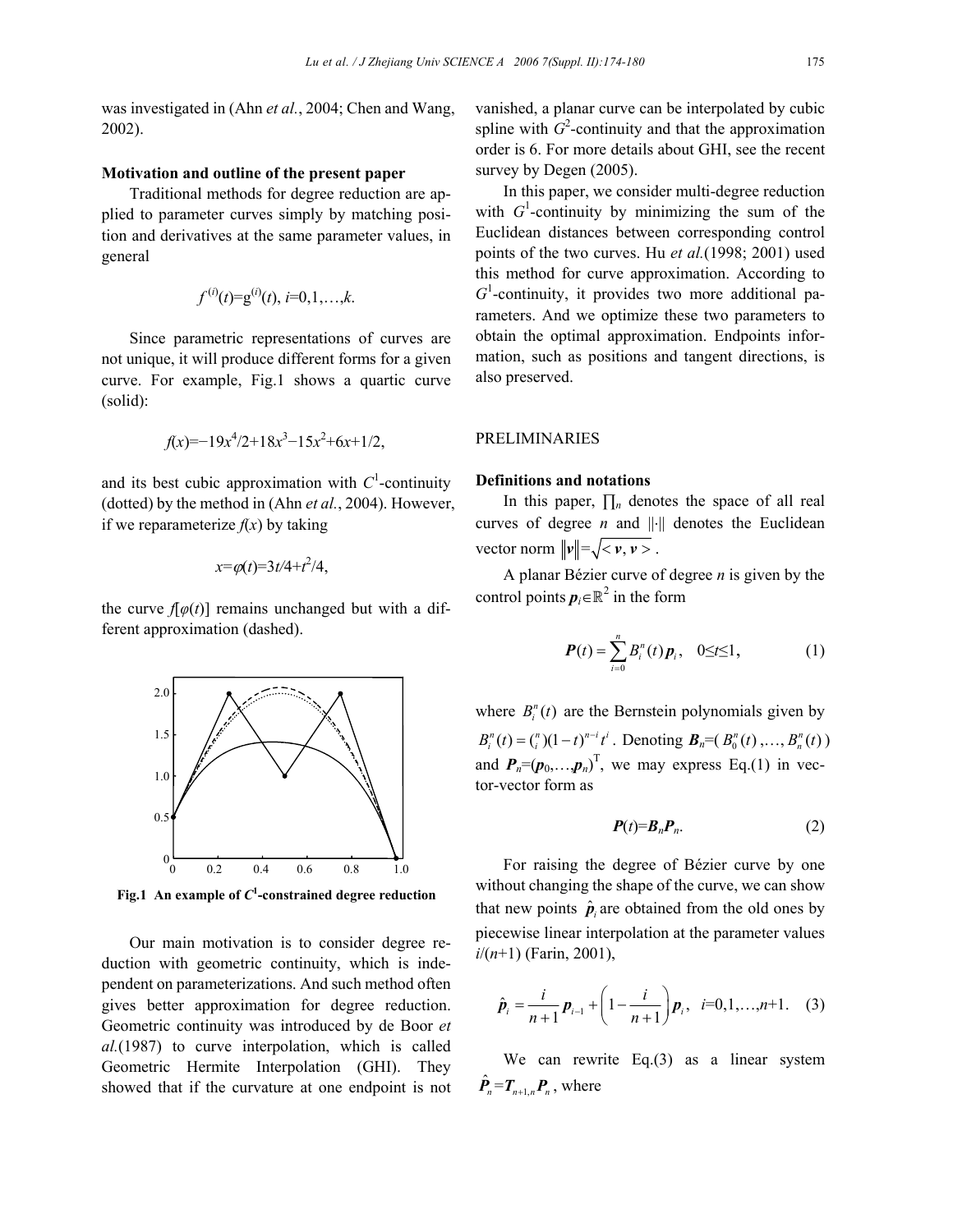$$
T_{n+1,n} = \frac{1}{n+1} \begin{pmatrix} n+1 & 0 & 0 & \cdots & 0 & 0 & 0 \\ 1 & n & 0 & \cdots & 0 & 0 & 0 \\ 0 & 2 & n-1 & \cdots & 0 & 0 & 0 \\ \vdots & \vdots & \vdots & \ddots & \vdots & \vdots & \vdots \\ 0 & 0 & 0 & \cdots & n-1 & 2 & 0 \\ 0 & 0 & 0 & \cdots & 0 & n & 1 \\ 0 & 0 & 0 & \cdots & 0 & 0 & n+1 \end{pmatrix}
$$

is the degree raising operator. Obviously, it has column full rank and can be viewed as an  $(n+2) \times (n+1)$ matrix.

### **Problem formulation**

Given a degree *n* Bézier curve  $P(t)=B_nP_n$ , the problem of muti-degree reduction is to find control points  $Q_m$ , which define the approximating curve  $Q(t)=B_mQ_m$  of lower degree *m* (3≤*m*<*n*), such that

(1)  $P(t)$  and  $Q(t)$  are  $G^1$ -continuous at  $t=0,1$ , i.e.,

$$
\mathbf{P}(t) = \mathbf{Q}(t), \mathbf{P}'(t) / ||\mathbf{P}'(t)|| = \mathbf{Q}'(t) / ||\mathbf{Q}'(t)||, t=0,1; (4)
$$

(2)  $\mathbf{O}(t)$  minimizes a suitable distance function  $d(P(t), Q(t))$  for all possible curves in  $\prod_m$  that satisfy the endpoint constraints Eq.(4).

In order to compare the control points of the two curves, we first raise  $Q(t)$  to degree *n*, i.e.,

$$
\mathbf{Q}(t)=\mathbf{B}_n\hat{\mathbf{Q}}_m=\mathbf{B}_n\mathbf{T}_{n,m}\mathbf{Q}_m.
$$

The degree raising operator  $T_{n,m}$  can be decomposed into a sequence of elementary degree-raising steps,

$$
T_{n,m}=T_{n,n-1}T_{n-1,n-2}\ldots T_{m+1,m}.
$$

Then, we use the "discrete" coefficient norm, that is,

$$
d(\bm{P}(t),\bm{Q}(t)) = \left\|\bm{P}_n - \bm{T}_{n,m}\bm{Q}_m\right\| = \sqrt{\sum_{i=0}^n \left\|\bm{p}_i - \hat{\bm{q}}_i\right\|^2}. \quad (5)
$$

The minimum of Eq.(5) will result in the least difference between the corresponding control points of the two curves.

Note that previous methods consider degree reduction of Bézier curves with  $C^k$ -continuity, which fixes the first and last  $(k+1)$  control points of the approximating curve. In contrast, *G*<sup>1</sup> -constrained degree reduction is much looser and provides two more additional parameters. By using these parameters, we can optimize the approximation.

## *G*1 -CONSTRAINED DEGREE REDUCTION

### *G***1 condition**

Clearly, for  $G^0$ -cotinuity, the endpoints of  $Q(t)$ should coincide with the endpoints of  $P(t)$ . And for  $G<sup>1</sup>$ -cotinuity, the coincidence of the oriented tangents is additionally needed. Therefore, we can easily relate  $G<sup>1</sup>$  condition with the control points, more precisely,

$$
q_0 = p_0, \qquad q_1 = p_0 + \frac{n}{m} \delta_0 (p_1 - p_0),
$$
  
\n
$$
q_m = p_n, \quad q_{m-1} = p_n - \frac{n}{m} \delta_1 (p_n - p_{n-1}).
$$
\n(6)

Note that geometric boundary conditions do not depend on the chosen parameterization, the control point  $q_1$  can thus move along the direction  $p_0p_1$ without violating the  $G^1$  condition (see Fig.2), and so is *qm*−1. Thus it provides two additional parameters to optimize the shape of the degree reduced curve. However,  $\delta_0$  and  $\delta_1$  should obey the following rule,

$$
\delta_{\nu} > 0, \nu = 0, 1. \tag{7}
$$



**Fig.2** *G***<sup>1</sup> condition for degree reduction**

When replacing  $G^1$ -cotinuity with  $C^1$ ,  $q_1$  and  $q_{m-1}$ are uniquely determined by  $\delta_{\nu} = 1$ . Therefore,  $C^1$  approximation is a special case of  $G<sup>1</sup>$  approximation. We can also imagine that  $G<sup>1</sup>$  approximation will lead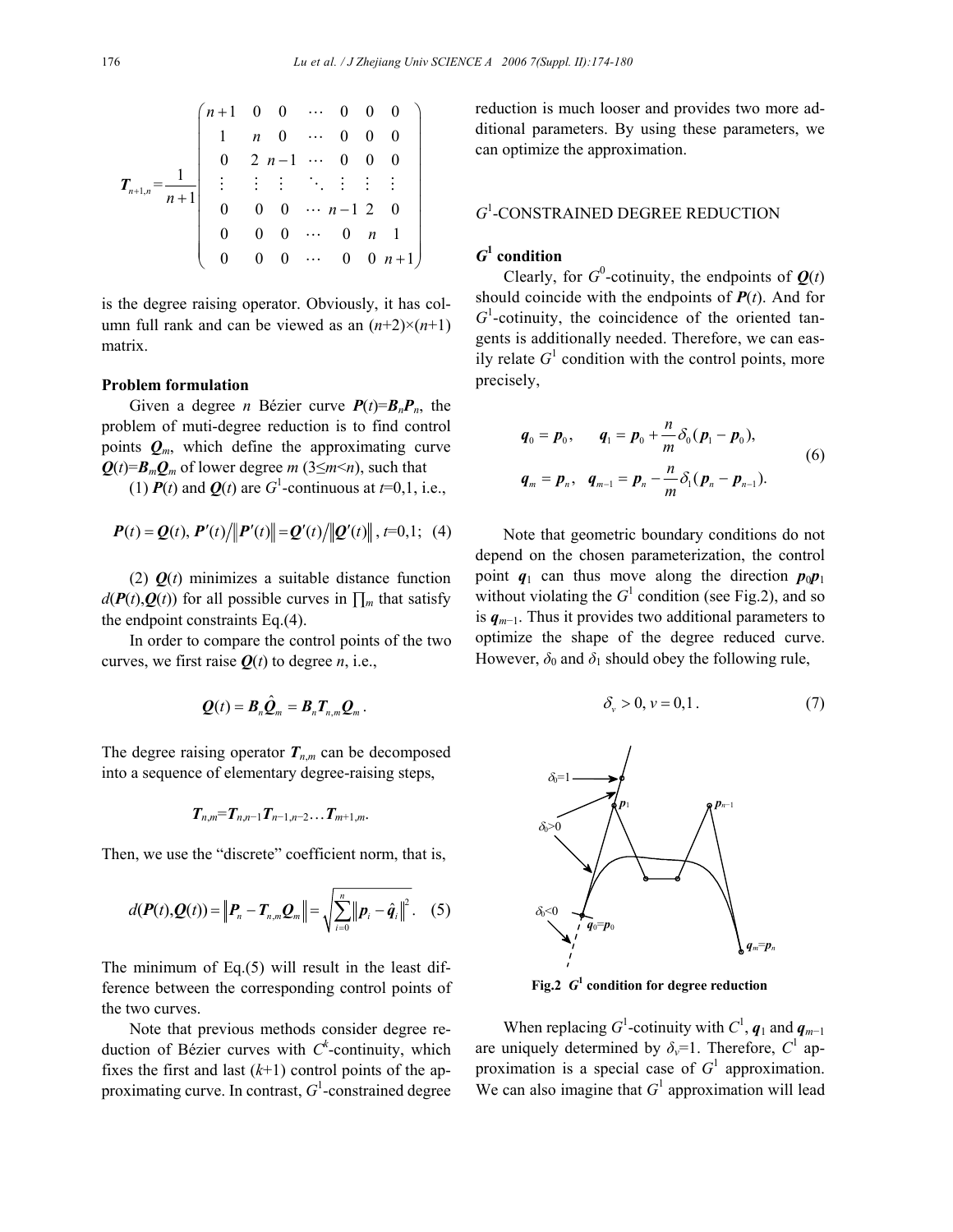to a smaller error between the original curve and the approximating one. We will propose the algorithms for  $G^1$ -constrained degree reduction.

### **Regular case**

For a given degree *n* Bézier curve *P*(*t*), the degree reduction problem can be solved through two stages.

In the first stage, we construct a degree *m* Bézier curve  $Q(t)$  interpolating  $P(t)$  according to Eq.(6). More precisely, it can be written as

$$
\mathbf{Q}(t) = B_0^m(t)\mathbf{q}_0 + B_1^m(t)\mathbf{q}_1 + \sum_{i=2}^{m-2} B_i^m(t)\mathbf{q}_i
$$
  
+ 
$$
B_{m-1}^m(t)\mathbf{q}_{m-1} + B_m^m(t)\mathbf{q}_m,
$$
 (8)

where  $q_1$  and  $q_{m-1}$  contain the unknown variables  $\delta_0$ and  $\delta_1$ , respectively. We then solve the interior control points  $q_i$  ( $i=2,...,m-2$ ) by minimizing

$$
E=d^2(\boldsymbol{P}(t),\boldsymbol{Q}(t))=\left\|\boldsymbol{P}_n-\boldsymbol{T}_{n,m}\boldsymbol{Q}_m\right\|^2 \qquad (9)
$$

Let  $T_{n,m}^c$  be the  $(n+1) \times 4$  submatrix of the  $(n+1) \times (m+1)$  matrix  $T_{n,m}$  obtained by extracting the first and last two columns and letting  $T_{n,m}^f$  be the (*n*+1)×(*m*−3) submatrix of *Tn*,*<sup>m</sup>* obtained by extracting columns from 3 to (*m*−1). We then rewrite Eq.(9) as

$$
E=\left\|\boldsymbol{P}_n-\boldsymbol{T}^c_{n,m}\boldsymbol{Q}^c_m-\boldsymbol{T}^f_{n,m}\boldsymbol{Q}^f_m\right\|^2,\qquad\qquad(10)
$$

where  $\boldsymbol{Q}_m^c = (\boldsymbol{q}_0, \boldsymbol{q}_1, \boldsymbol{q}_{m-1}, \boldsymbol{q}_m)^T$  and  $\boldsymbol{Q}_m^f$  denotes the other control points of *Qm*.

Denoting  $q_i = (q_i^x, q_i^y)$ , then for a minimum of Eq.(10) it is necessary that the derivatives of *E* with respect to  $q_i^x$  and  $q_i^y$  (*i*=2,…,*m*-2) are zero. And we write them in vector-matrix form as

$$
\mathbf{0} = -\left(\boldsymbol{T}_{n,m}^f\right)^T \left(\boldsymbol{P}_n - \boldsymbol{T}_{n,m}^c \boldsymbol{Q}_m^c\right) + \left(\boldsymbol{T}_{n,m}^f\right)^T \boldsymbol{T}_{n,m}^f \boldsymbol{Q}_m^f. \quad (11)
$$

Since  $(T_{n,m})^T T_{n,m}$  is a real symmetric positive definite matrix, so  $(T_{n,m}^f)^T T_{n,m}^f$  is invertible. Therefore, the least-squares error Eq.(10) is minimized by choosing

$$
\mathbf{Q}_m^f = \mathbf{Q}_m^f(\delta_0, \delta_1)
$$
  
= 
$$
[(\mathbf{T}_{n,m}^f)^T \mathbf{T}_{n,m}^f]^{-1} (\mathbf{T}_{n,m}^f)^T (\mathbf{P}_n - \mathbf{T}_{n,m}^c \mathbf{Q}_m^c).
$$
 (12)

Note that  $q_1$  and  $q_{m-1}$  contain the variables  $\delta_0$  and  $\delta_1$  respectively. Therefore, the interior control points  $q_i$  (*i*=2, …, *m*−2) are linear function of  $\delta$ <sup>*v*</sup>.

The second stage is to determine the two variables  $\delta_{\nu}$ . Recall that our goal is to minimize the least-squares Eq.(10) which contains  $Q_m^c$  and  $Q_m^f$ . By Eqs.(6) and (12), we can express the control points  $q_i$  (*i*=1, …, *m*−1) in linear functions of  $\delta_v$ , rather than constants. After replacing them into Eq.(10), *E* forms a quadratic function with respect to  $\delta_{\nu}$ , that is,  $E=E(\delta_0,$ *δ*1). Since *E* is always nonnegative, it will come to a minimum at some values. Thus the degree reduction problem can be solved by two linear equations, i.e.,

$$
\begin{cases}\n\frac{\partial E(\delta_0, \delta_1)}{\partial \delta_0} = 0, \\
\frac{\partial E(\delta_0, \delta_1)}{\partial \delta_1} = 0.\n\end{cases}
$$
\n(13)

Unfortunately, because of the complexity of the expressions at the right side of Eq.(12), it is cumbersome to compute explicit formulas for  $\delta_{\nu}$ . To solve the linear system Eq.(13), we refer to the solve procedure of MATLAB, an efficient and stable numerical procedure. After replacing all the variables in  $Q_m$  with the values solved above, we obtain the multiple degree reduced approximating curve  $Q(t)$  which preserves  $G<sup>1</sup>$ -continuity at the endpoints. We summarize the degree reduction algorithm as follows.

| Algorithm 1                                                         |  |
|---------------------------------------------------------------------|--|
| Input: $p_i$                                                        |  |
| Output: $q_i$ , $\varepsilon$                                       |  |
| Step 1: Compute $q_i$ ( <i>i</i> =2, , <i>m</i> -2) by Eq.(12);     |  |
| Step 2: Obtain $\delta_{\nu}$ by solving the linear system Eq.(13); |  |
| Step 3: Compute $q_i$ by Eqs. (6) and (12) and the ap-              |  |
| proximating error $\varepsilon$ by Eq.(9).                          |  |
|                                                                     |  |

**Remark 1** Despite the high effectiveness of Algorithm 1 (see Figs.3a, 5 and 6), it is impossible to guarantee the positivity of  $\delta_{\nu}$ . In some singular cases (e.g. Fig.3b),  $G^1$  condition is thus violated.

When solving Eq.(13) we assume that  $\delta_v \in \mathbb{R}$ . So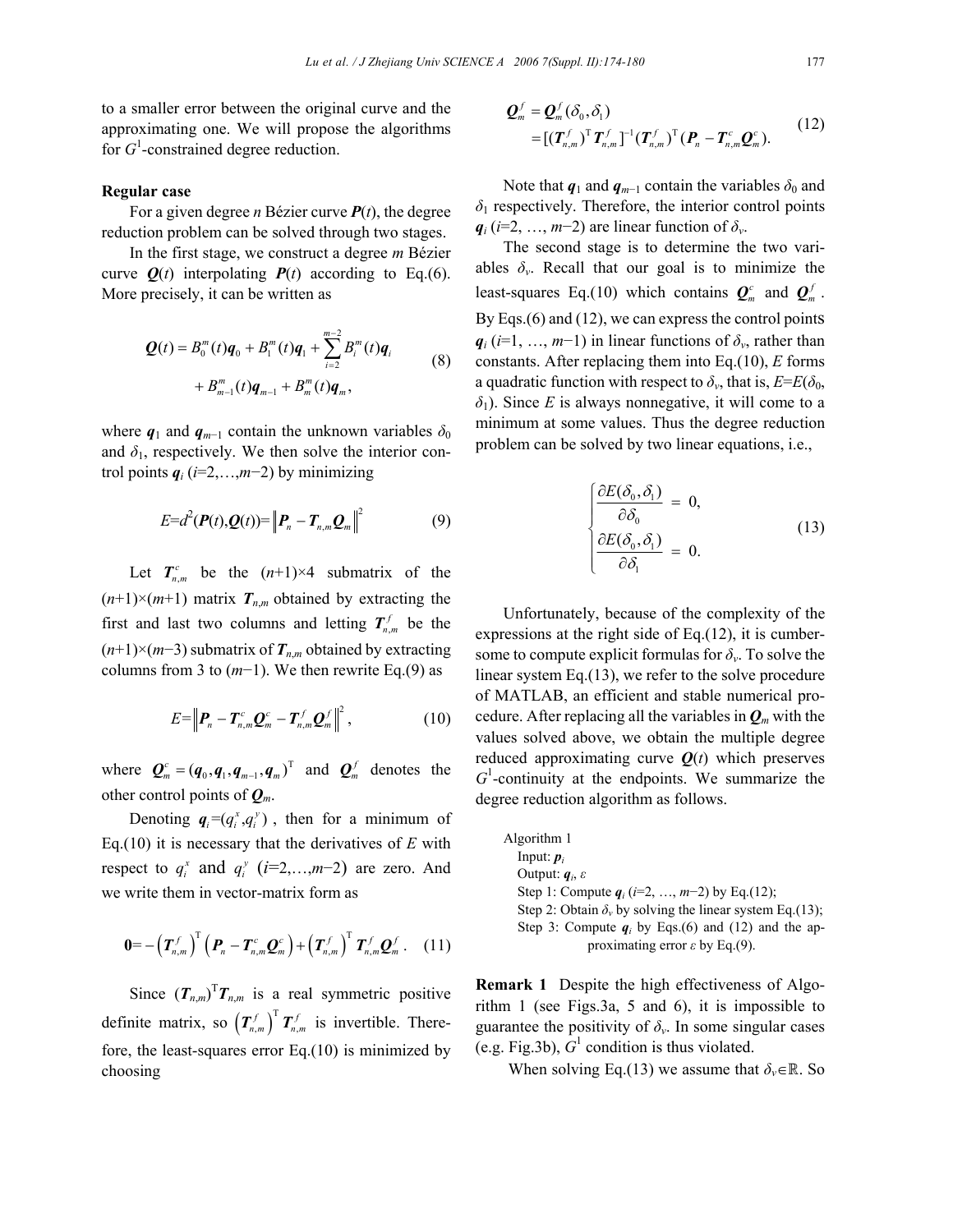

**Fig.3 Degree reduction by Algorithm 1 (from degree 7 to degree 4): the original curves and polygons (solid) and the approximation curves and associated polygons (dashed). (a)** *G***<sup>1</sup> -continuous approximation; (b) Singular case:**  $\delta_0$ <0

the minimum may be reached on the negative semi-axis. For avoiding this, some other conditions are necessary to be imposed. We will provide an improved heuristic algorithm shown as follows.

### **Improvement**

We investigate the positive solution existence of system Eq.(13) so as to meet the  $G<sup>1</sup>$  condition requirement for degree reduction. And if Algorithm 1 is valid, i.e., the condition Eq.(7) is satisfied, the following algorithm is not necessarily needed.

We recall that the free parameters are determined by minimizing the approximating error *E*, a metric which measures the difference between corresponding control points of the two curves. As is illustrated in Fig.3b, the points  $p_0$  and  $p_1$  are so close that  $||p_1 - \hat{q}_1||$  is negligible when compared with the others. Therefore, singular case arises potentially during the minimization of *E*.

Our intention is to penalize this phenomenon by

introducing some regularization terms that help guide the approximation to a positive solution. But then the error may not be the global minimum.

To obtain a positive solution, we add regularization terms to *E* and modify it as follows,

$$
E = \left\| \boldsymbol{P}_n - \boldsymbol{T}_{n,m}^c \boldsymbol{Q}_m^c - \boldsymbol{T}_{n,m}^f \boldsymbol{Q}_m^f \right\|^2 + G(\left\| \Delta \boldsymbol{p}_0 \right\|)(1 - \delta_0)^2 + G(\left\| \Delta \boldsymbol{p}_{n-1} \right\|)(1 - \delta_1)^2, \tag{14}
$$

where  $\Delta p_i = p_{i+1} - p_i$  and  $G(x) = \exp(-x^2/2\sigma^2)$  is the standard Gaussian function with the parameter *σ* [also used in (Fleishman *et al.*, 2003)]. The first term represents the difference of the control points and the last two regulate  $\delta_0$  and  $\delta_1$ , respectively.

Note that once  $\delta_{\nu} = 1$   $G^1$ -constrained degree reduction degenerates to the  $C<sup>1</sup>$ -constrained case. As was described in (Ahn *et al.*, 2004; Hu *et al.*, 1998),  $C<sup>1</sup>$  approximation always exists. Since Gaussian function  $G(x)$  converges to 1 when  $x \rightarrow 0$  and 0 when  $x \rightarrow \infty$ , it penalizes the small edge length and forces  $\delta_y$ to converge to 1 while minimizing Eq.(14). Therefore, the condition Eq.(7) will be satisfied. Obviously, the approximating error becomes bigger than before.

The parameter  $\sigma$  in Gaussian function is adjustable and different values lead to different minima. Since we have no precise explicit representation of Eq.(14), we estimate this value by experimenting with various singular cases. And we find that it works well in practice and in all of the examples provided in this paper by setting *σ*=*e*/4 with *e* denoting the average edge length of the control polygon *Pn*. In cases where it fails it can be solved by increasing or decreasing this value interactively.

We now modify Algorithm 1 and provide a heuristic algorithm as follows.

| Algorithm 2                                                                                         |
|-----------------------------------------------------------------------------------------------------|
| Input: $p_i$                                                                                        |
| Output: $q_i$ , $\varepsilon$                                                                       |
| Step 1: Set $\sigma = \tau e$ with initial values $\tau = \Delta \tau = 1/20$ ;                     |
| Step 2: Use Algorithm 1 [just replace Eq. $(10)$ with                                               |
| Eq.(14)] to obtain $q_i$ and $\varepsilon$ ;                                                        |
| Step 3: If $\delta_v$ is invalid or $\varepsilon$ decreases, set $\tau = \tau + \Delta \tau$ and go |
| to Step 1. Otherwise, stop;                                                                         |
| Step 4: Output $q_i$ according to the minimal $\varepsilon$ .                                       |

Fig.4 shows the improvement by Algorithm 2. The approximating curve obtained by Algorithm 2 is displayed in dots together with that one obtained by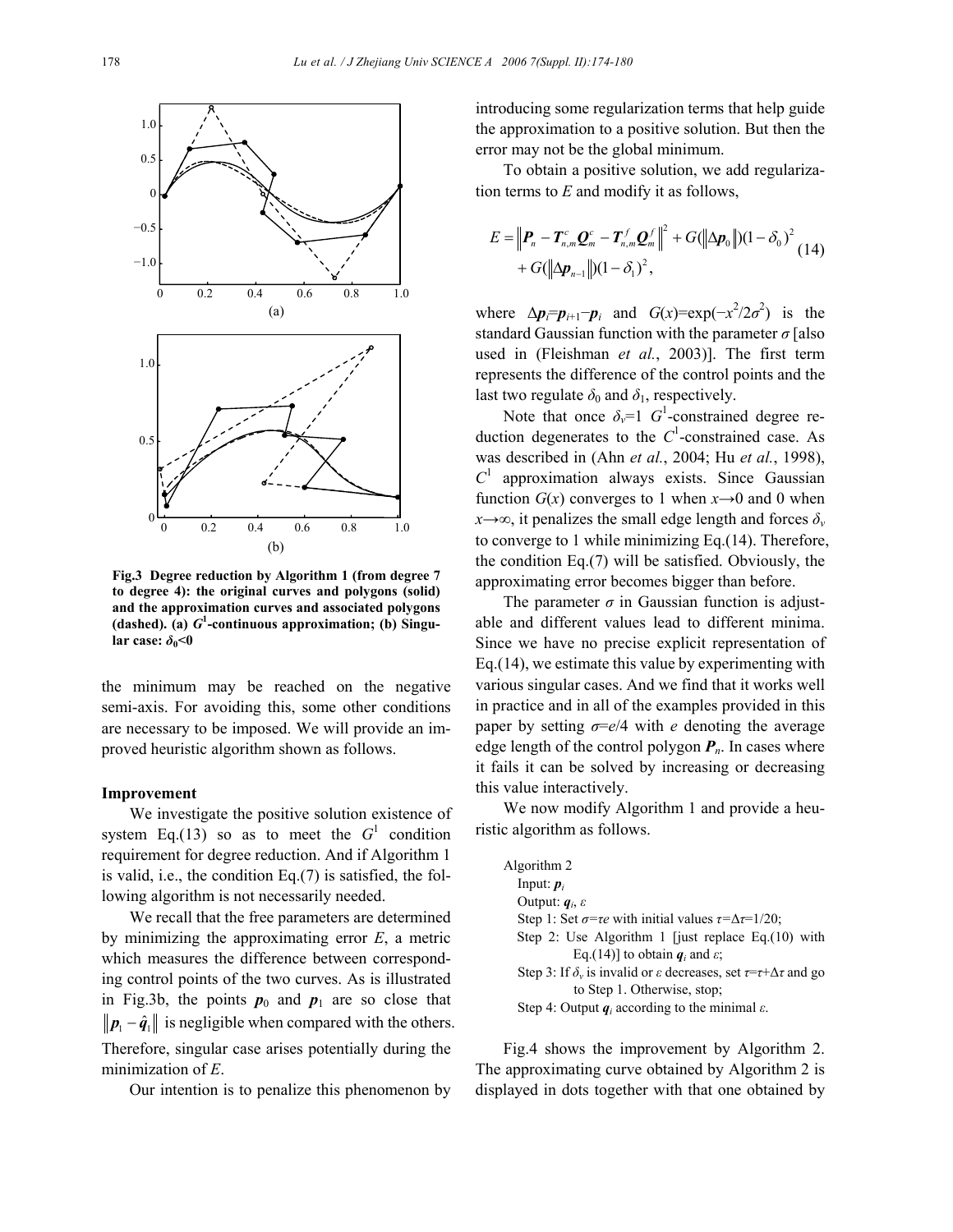Algorithm 1 displayed in dashes. It is clear that the approximation effect is reduced and that *ε* becomes bigger.



**Remark 2** Using regularization terms, a valid *G*<sup>1</sup> approximation can always be obtained and we increase  $\sigma$  stepwise so as to get the minimal error. In the extreme case, it will just lead to  $C<sup>1</sup>$  approximation. And for achieving better result, human interaction is recommended.

**Remark 3** Combining Algorithm 1 with curves subdivision, we can also obtain a valid  $G^1$ -constrained degree reduction. Usually only one or two subdivisions are needed in practice. However, it will lead to piecewise  $G^1$  curves (cf. Fig.6b), compared with Algorithm 2.

### EXAMPLES

This section shows some numerical examples for our algorithms discussed in Section 3.

**Example 1** [Example 2 in (Ahn *et al.*, 2004)] We consider a planar quintic Bézier curve with control points given by  $(0, 0)$ ,  $(0.2, 1)$ ,  $(0.4, 4)$ ,  $(0.6, 2)$ ,  $(0.8, 1)$ 5), (1, 0). We want to find quartic and cubic Bézier curves to approximate it with  $G<sup>1</sup>$ -continuity.

Fig.5 compares  $G^1$ -continuity degree reduction with  $C^1$ -continuity (Ahn *et al.*, 2004), with the quartic and cubic approximating curves shown in Figs.5a and 5b respectively. It is clearly seen that our method approximates the whole curve better, due to the  $G<sup>1</sup>$ -continuity nature. Especially, cubic approximation by our method is nearly the same as quartic approximation.



**Fig.5 Degree reduction of a quintic Bézier curve (solid) by our method (Algorithm 1, dashed) and that of Ahn** *et al.***(2004) (dotted). (a) Degree 5 to degree 4; (b) Degree 5 to degree 3**

**Example 2** We give a planar Bézier curve of degree fifteen which is a part of the out-lines of font "S". The control points are  $(0, 0)$ ,  $(1.5, -2.0)$ ,  $(4.5, -1.0)$ ,  $(9.0, 1.5)$ 0.0), (4.5, 1.5), (2.5, 3.0), (0.0, 5.0), (−4.0, 8.5), (3.0, 9.5), (4.4, 10.5), (6.0, 12.0), (8.0, 11.0), (9.0, 10.0),  $(9.5, 5.0), (7.0, 6.0), (5.0, 7.0).$ 

Fig.6 illustrates multi-degree reduction of a complex curve. In Fig.6a, our method represents more features of the original curve. To improve the effect, we subdivide the curve at *t*=1/2 and show the approximation result in Fig.6b. Better approximation can be obtained through curves subdivision. And we find that after one or two subdivisions, a given curve can be well approximated by piecewise curves.

### CONCLUSION AND FUTURE WORK

In this paper we have introduced a new framework for multi-degree reduction of Bézier curve with  $G<sup>1</sup>$ -continuity and obtain the optimal approximation by using the two additional parameters. So the posi-